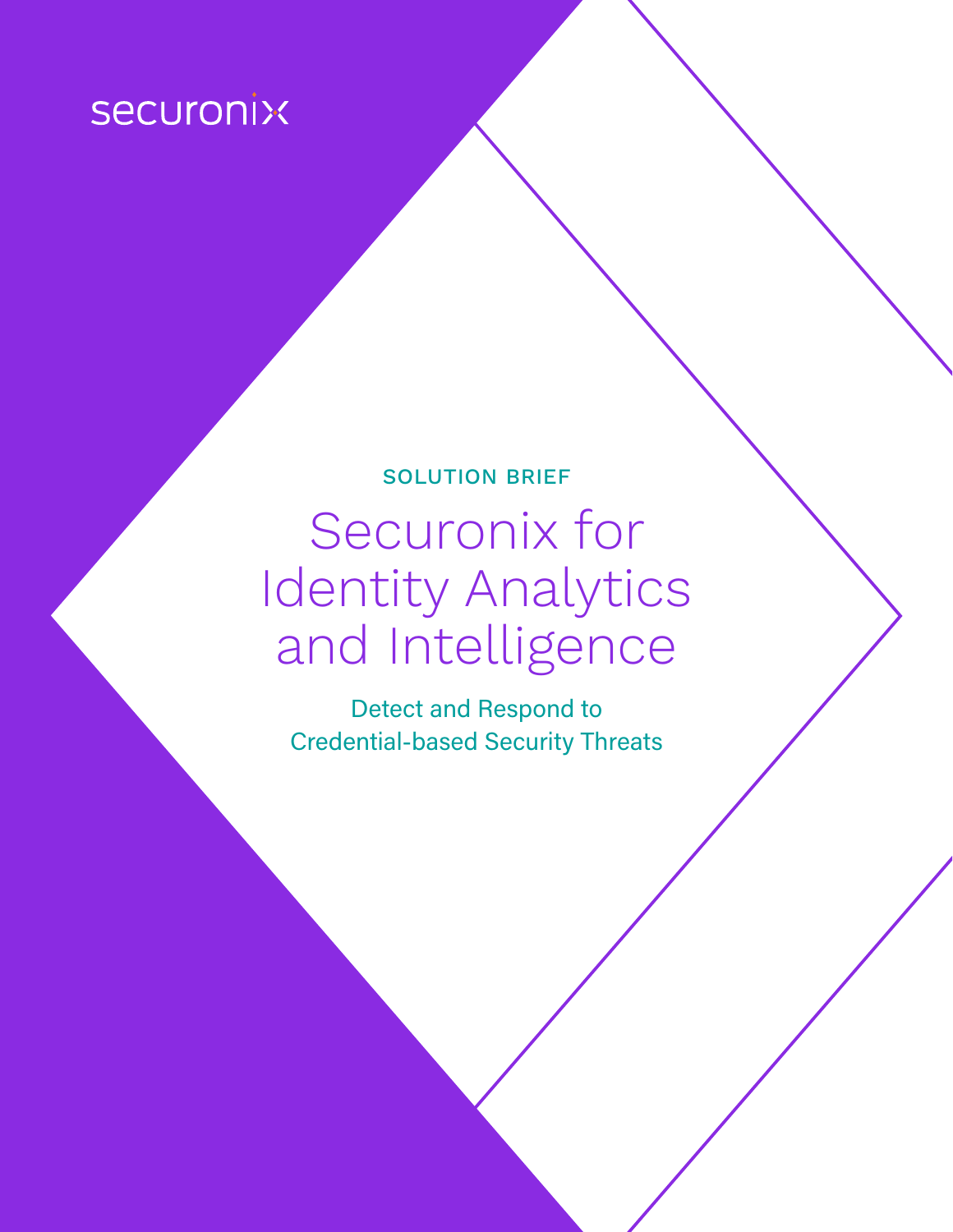## Solution Benefits

#### **Streamlined Integration**

Securonix Next-Gen SIEM integrates with many major IAM and IGA solutions to deliver a continuous stream of identity analytics and intelligence.

#### **Easier Access Management**

Our solution takes the guesswork out of access management by streamlining access requests based on a user's risk level.

#### **Gain Identity Context**

Take advantage of IAM and IGA context to identify user behavior that could indicate compromised or misused credentials.

#### Secure Your Modern Enterprise

According to The 2021 Verizon DBIR Report, 61% of breaches involve credentials, making the need for identity analytics a crucial part of staying ahead of cyber threats. Organizations are struggling to balance access and risk. They need to be able to make dynamic, informed access decisions by leveraging user risk intelligence with their IAM solutions.

#### **Why Securonix?**

To address this challenge, Securonix applies advanced behavior analytics to identify usage and access patterns in data collected from IAM solutions such as Saviynt, Okta, Ping Identity, and SailPoint. This enables the creation of risk profiles for user behaviors, which can be used by the IAM solution to make dynamic, informed access decisions. The integrated solution delivers advanced identity analytics and intelligence capabilities, enabling several use cases that are otherwise difficult for IT security teams to manage.